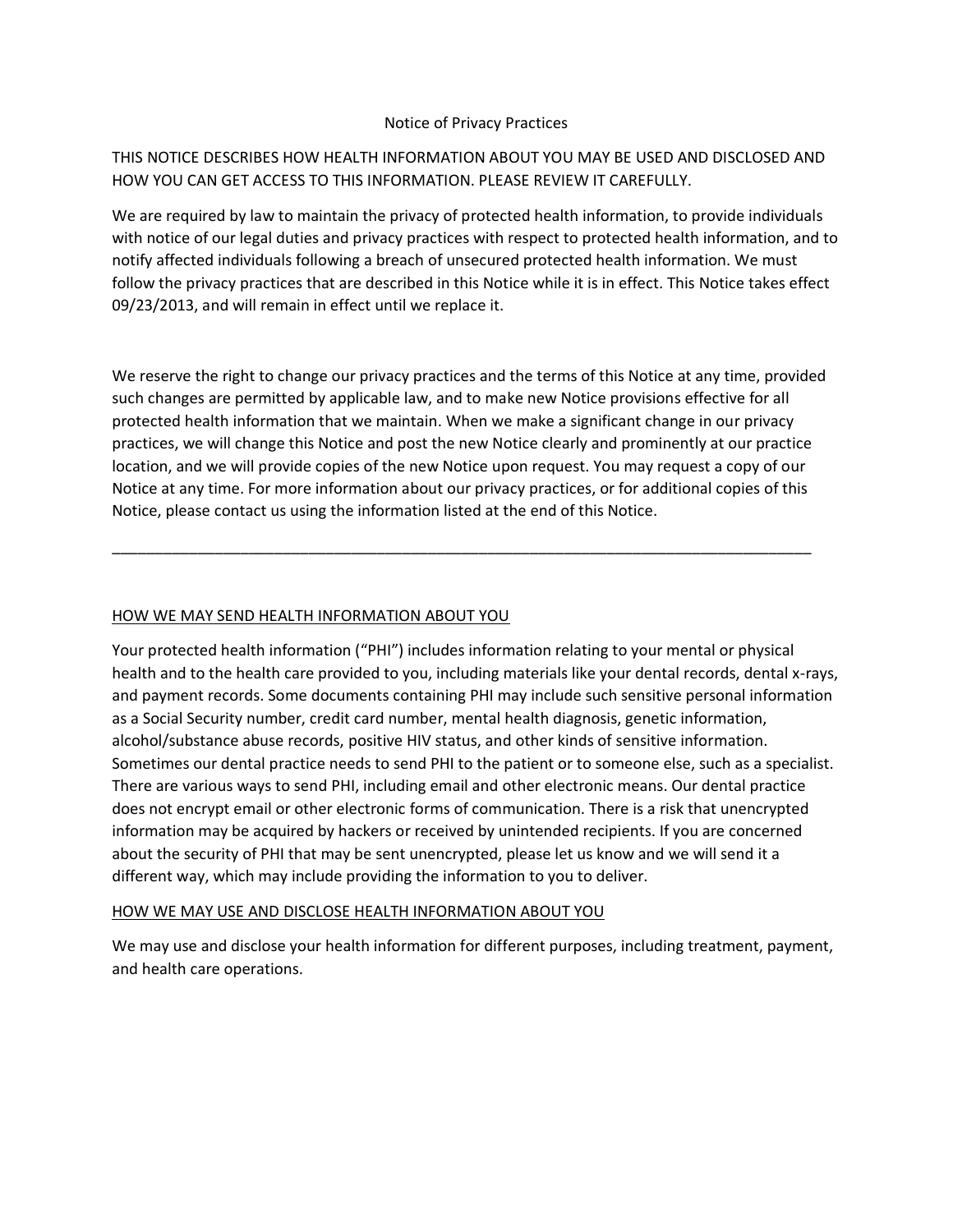**Treatment**. We may disclose your health information to a specialist providing treatment to you.

**Payment**. Payment activities include billing, collections, claims management, and determinations of eligibility and coverage to obtain payment from you, an insurance company, or another third party. For example, we may send claims to your dental health plan containing certain health information.

**Healthcare Operations**. Healthcare operations include quality assessment and improvement activities, conducting training programs, and licensing activities.

**Individuals Involved in Your Care or Payment for Your Care**. We may disclose your health information to your family or friends or any other individual identified by you when they are involved in your care or in the payment for your care. Additionally, we may disclose information about you to a patient representative. If a person has the authority by law to make health care decisions for you, we will treat that patient representative the same way we would treat you with respect to your health information.

**Disaster Relief**. We may use or disclose your health information to assist in disaster relief efforts.

**Required by Law**. We may use or disclose your health information when we are required to do so by law.

**Public Health Activities**. We may disclose your health information for public health activities, including disclosures to:

- o Prevent or control disease, injury or disability;
- o Report child abuse or neglect;
- o Report reactions to medications or problems with products or devices;
- o Notify a person of a recall, repair, or replacement of products or devices;
- o Notify a person who may have been exposed to a disease or condition; or

o Notify the appropriate government authority if we believe a patient has been the victim of abuse, neglect, or domestic violence.

**National Security**. We may disclose to military authorities the health information of Armed Forces personnel under certain circumstances. We may disclose to authorized federal officials health information required for lawful intelligence, counterintelligence, and other national security activities. We may disclose to correctional institution or law enforcement official having lawful custody the protected health information of an inmate or patient.

**Secretary of HHS**. We will disclose your health information to the Secretary of the U.S. Department of Health and Human Services when required to investigate or determine compliance with HIPAA.

**Worker's Compensation**. We may disclose your PHI to the extent authorized by and to the extent necessary to comply with laws relating to worker's compensation or other similar programs established by law.

**Law Enforcement**. We may disclose your PHI for law enforcement purposes as permitted by HIPAA, as required by law, or in response to a subpoena or court order.

**Health Oversight Activities**. We may disclose your PHI to an oversight agency for activities authorized by law. These oversight activities include audits, investigations, inspections, and credentialing, as necessary for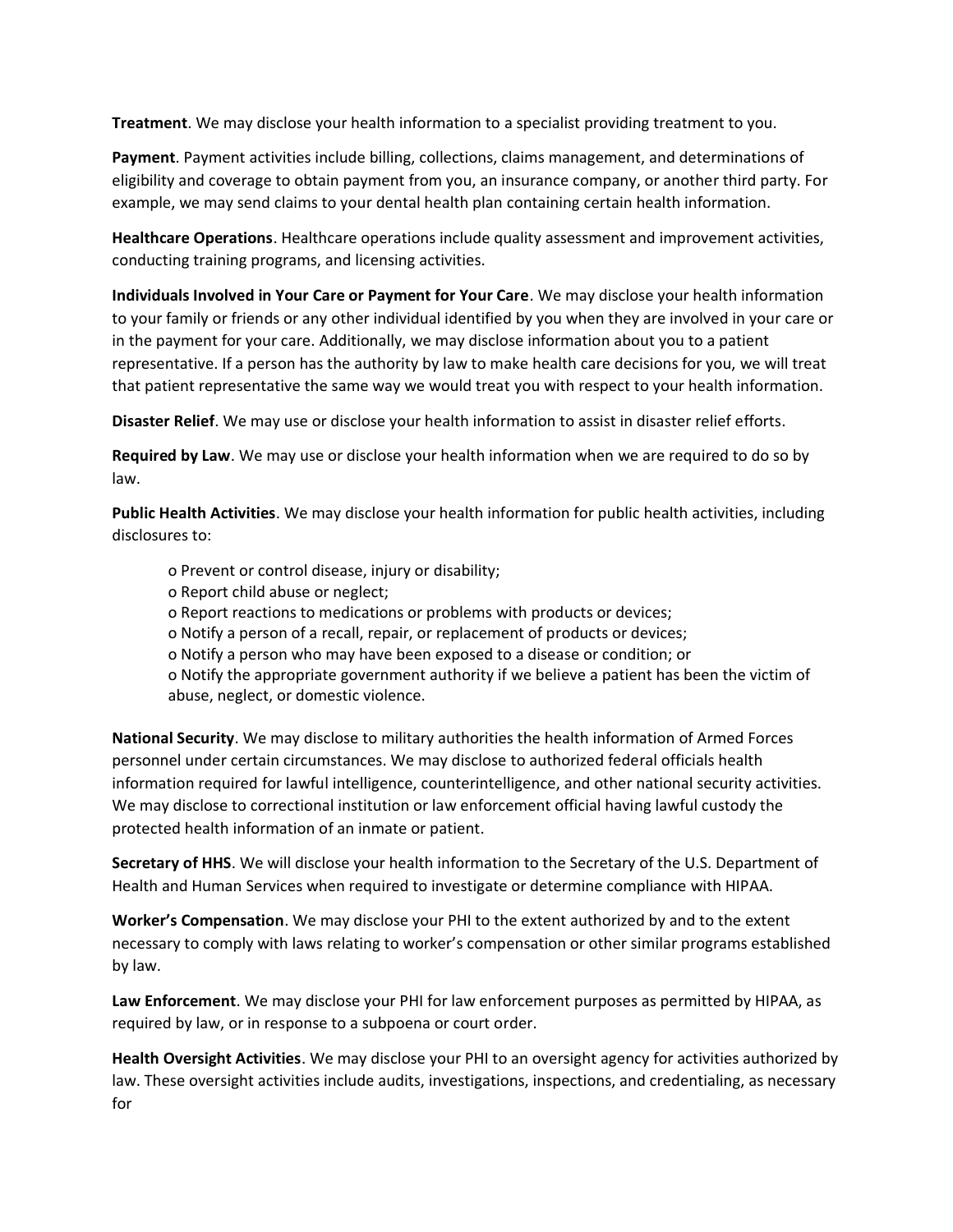licensure and for the government to monitor the health care system, government programs, and compliance with civil rights laws.

**Judicial and Administrative Proceedings**. If you are involved in a lawsuit or a dispute, we may disclose your PHI in response to a court or administrative order. We may also disclose health information about you in response to a subpoena, discovery request, or other lawful process instituted by someone else involved in the dispute, but only if efforts have been made, either by the requesting party or us, to tell you about the request or to obtain an order protecting the information requested.

**Research**. We may disclose your PHI to researchers when their research has been approved by an institutional review board or privacy board that has reviewed the research proposal and established protocols to ensure the privacy of your information.

**Coroners, Medical Examiners, and Funeral Directors**. We may release your PHI to a coroner or medical examiner. This may be necessary, for example, to identify a deceased person or determine the cause of death. We may also disclose PHI to funeral directors consistent with applicable law to enable them to carry out their duties.

**Fundraising**. We may contact you to provide you with information about our sponsored activities, including fundraising programs, as permitted by applicable law. If you do not wish to receive such information from us, you may opt out of receiving the communications.

### **Other Uses and Disclosures of PHI**

Your authorization is required, with a few exceptions, for disclosure of psychotherapy notes, use or disclosure of PHI for marketing, and for the sale of PHI. We will also obtain your written authorization before using or disclosing your PHI for purposes other than those provided for in this Notice (or as otherwise permitted or required by law). You may revoke an authorization in writing at any time. Upon receipt of the written revocation, we will stop using or disclosing your PHI, except to the extent that we have already taken action in reliance on the authorization.

### **Your Health Information Rights**

**Access.** You have the right to look at or get copies of your health information, with limited exceptions. You must make the request in writing. You may obtain a form to request access by using the contact information listed at the end of this Notice. You may also request access by sending us a letter to the address at the end of this Notice. If you request information that we maintain on paper, we may provide photocopies. If you request information that we maintain electronically, you have the right to an electronic copy. We will use the form and format you request if readily producible. We will charge you a reasonable cost-based fee for the cost of supplies and labor of copying, and for postage if you want copies mailed to you. Contact us using the information listed at the end of this Notice for an explanation of our fee structure.

If you are denied a request for access, you have the right to have the denial reviewed in accordance with the requirements of applicable law.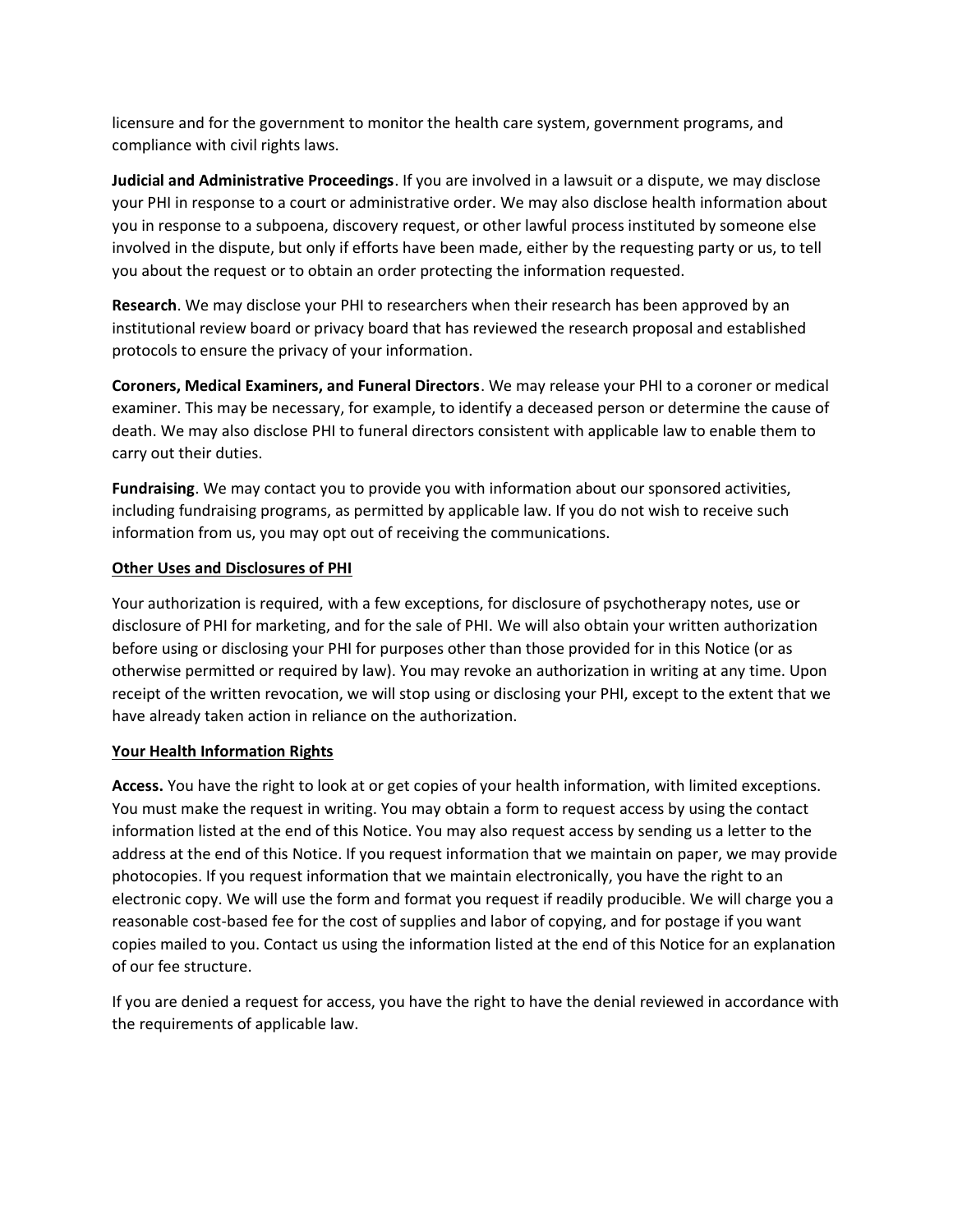**Disclosure Accounting**. With the exception of certain disclosures, you have the right to receive an accounting of disclosures of your health information in accordance with applicable laws and regulations. To request an accounting of disclosures of your health information, you must submit your request in writing to the Privacy Official. If you request this accounting more than once in a 12-month period, we may charge you a reasonable, cost-based fee for responding to the additional requests.

**Right to Request a Restriction**. You have the right to request additional restrictions on our use or disclosure of your PHI by submitting a written request to the Privacy Official. Your written request must include (1) what information you want to limit, (2) whether you want to limit our use, disclosure or both, and (3) to whom you want the limits to apply. We are not required to agree to your request except in the case where the disclosure is to a health plan for purposes of carrying out payment or health care operations, and the information pertains solely to a health care item or service for which you, or a person on your behalf (other than the health plan), has paid our practice in full.

**Alternative Communication**. You have the right to request that we communicate with you about your health information by alternative means or at alternative locations. You must make your request in writing. Your request must specify the alternative means or location, and provide satisfactory explanation of how payments will be handled under the alternative means or location you request. We will accommodate all reasonable requests. However, if we are unable to contact you using the ways or locations you have requested we may contact you using the information we have.

**Amendment**. You have the right to request that we amend your health information. Your request must be in writing, and it must explain why the information should be amended. We may deny your request under certain circumstances. If we agree to your request, we will amend your record(s) and notify you of such. If we deny your request for an amendment, we will provide you with a written explanation of why we denied it and explain your rights.

**Right to Notification of a Breach**. You will receive notifications of breaches of your unsecured protected health information as required by law.

**Electronic Notice**. You may receive a paper copy of this Notice upon request, even if you have agreed to receive this Notice electronically on our Web site or by electronic mail (e-mail).

### **Questions and Complaints**

If you want more information about our privacy practices or have questions or concerns, please contact us.

If you are concerned that we may have violated your privacy rights, or if you disagree with a decision we made about access to your health information or in response to a request you made to amend or restrict the use or disclosure of your health information or to have us communicate with you by alternative means or at alternative locations, you may complain to us using the contact information listed at the end of this Notice. You also may submit a written complaint to the U.S. Department of Health and Human Services. We will provide you with the address to file your complaint with the U.S. Department of Health and Human Services upon request.